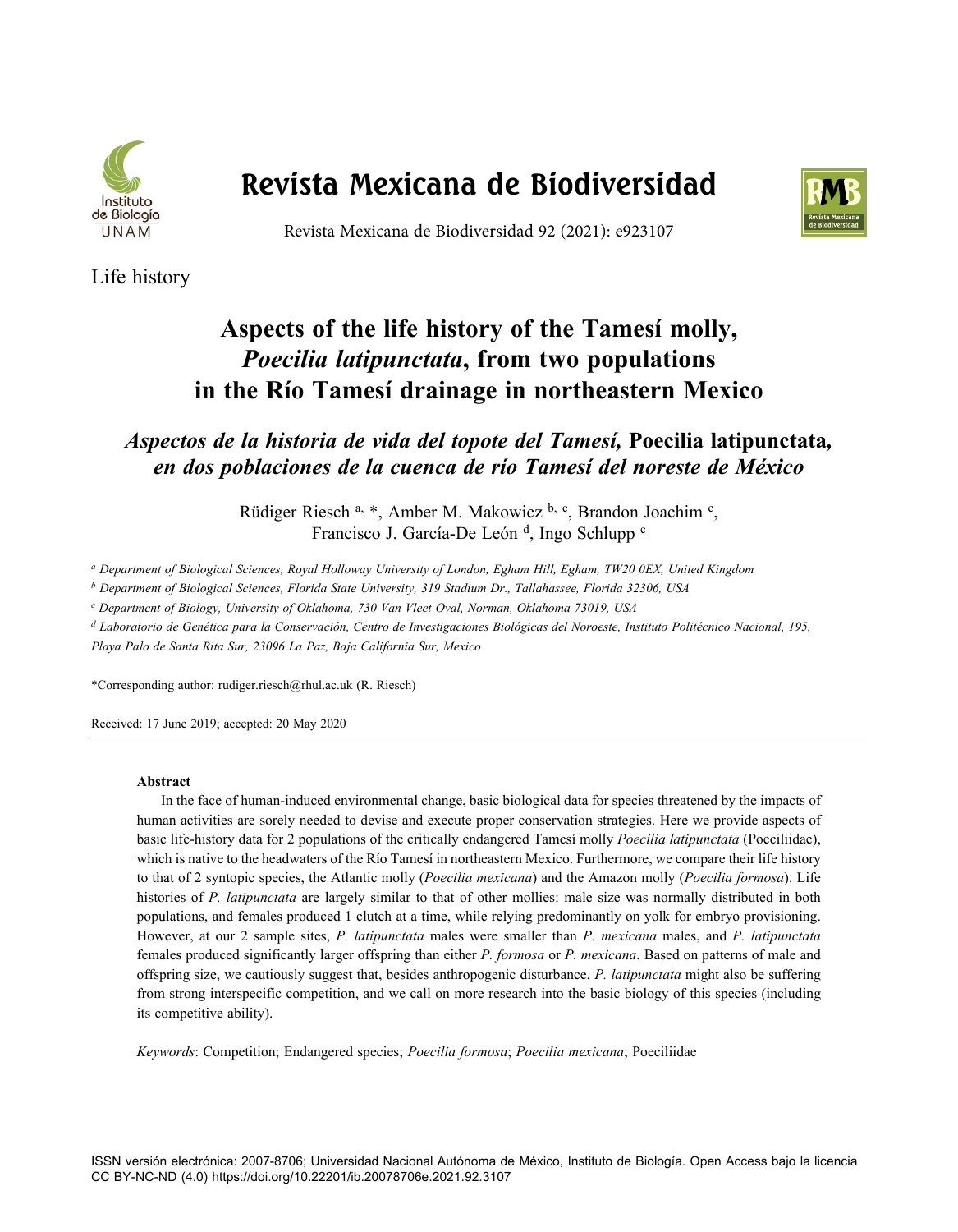#### **Resumen**

Frente al cambio ambiental inducido por el hombre, se requieren datos biológicos básicos para las especies amenazadas por los impactos de las actividades humanas para diseñar y ejecutar estrategias adecuadas de conservación. Aquí reportamos datos básicos de algunos aspectos de la historia de vida de 2 poblaciones del topote del Tamesí *Poecilia latipunctata* (Poeciliidae), nativa de los manantiales del río Tamesí en el noreste de México y catalogada en peligro crítico. Además, comparamos su historia de vida con la de 2 especies sintópicas, el topote del Atlántico (*Poecilia mexicana*) y el topote del Amazonas (*Poecilia formosa*). Las historias de vida de *P. latipunctata* son, en gran parte, similares a las de otros topotes: el tamaño del macho se distribuyó normalmente en ambas poblaciones y las hembras produjeron huevos de forma discreta, predominantemente con vitelo para el aprovisionamiento de embriones. Sin embargo, en nuestros 2 sitios de muestreo, los machos de *P. latipunctata* fueron más pequeños que los machos de *P. mexicana* y las hembras de *P. latipunctata* produjeron crías significativamente más grandes que *P. formosa* o *P. mexicana*. Basándonos en los patrones de tamaño de los machos y de los descendientes, sugerimos que, además de la perturbación antropogénica, *P. latipunctata* también esté sufriendo una fuerte competencia interespecífica, por lo que recomendamos más investigaciones sobre la biología básica de esta especie (incluida su capacidad competitiva).

*Palabras clave*: Competencia; Especies amenazadas; *Poecilia formosa*; *Poecilia mexicana*; Poeciliidae

#### **Introduction**

It is well-established that human activities are having a negative, sometimes catastrophic, impact on biodiversity and ecosystem functioning (Barnosky et al., 2011; Pimm et al., 2014). Aquatic ecosystems, for example, provide important ecosystem services that are closely tied to human well-being (Constanza et al., 2014; Geist, 2011), but are also exposed to a variety of humaninduced changes, including the impacts of invasive species (Gozlan et al., 2010), pollution (Conkle et al., 2018) or ocean acidification (Sunday et al., 2017). This is having a drastic impact on aquatic biodiversity (Janse et al., 2015). However, in order to devise and employ proper conservation and species management plans, we first need to have a good understanding of the basic biology of the focal species, which, unfortunately, is often lacking (Stroud & Thompson, 2019).

While there are many different biological traits that can be investigated to gain a better understanding of the basic biology of a species under threat of extinction, life histories are of particular relevance in this regard (Stearns, 1992). For example, they tell us how organisms invest their acquired resources into growth, maintenance, and reproduction, but the specific life-history strategies employed by a species can also help us understand how they might interact with other syntopic species (Stearns, 1992). This makes life-history traits ideal for advancing our species-specific biological knowledge, because they help provide essential demographic data relating to fertility and population growth. This type of data can, for example, be used to gauge a species' competitive ability (Bashey, 2008).

The Tamesí molly, *Poecilia latipunctata*, is a small livebearing fish of the family Poeciliidae, is critically endangered, and native to headwaters of the Río Tamesí in northeastern Mexico (Contreras-Balderas & Almada-Villela, 1996; Tobler & Schlupp, 2009). The species has a relatively small range, which makes *P. latipunctata* especially vulnerable to habitat changes (Miller et al., 2005). The most important threats to the survival of this species stem from invasive species as well as fragmentation and deterioration of suitable habitat as a result of local agricultural practices (Tobler & Schlupp, 2009). Biologically, this species is of special interest for at least 3 reasons. First, despite the fact that it looks like a short-fin molly (Fig. 1A-E), it actually belongs to the long-fin mollies (Ptacek & Breden, 1998; Schartl et al, 1995). Second, it is sympatric with 2 other mollies, the Atlantic molly (*Poecilia mexicana*) and the Amazon molly (*Poecilia formosa*), and has been reported to be one of the few natural sperm donors for *P. formosa* (Niemeitz et al., 2002), an all-female hybrid species that reproduces via gynogenesis (i.e., sperm-dependent parthenogenesis; Schlupp & Riesch, 2011). This role is critical as *P. latipunctata* is a sperm donor species that was not involved in the hybridization event that led to Amazon mollies, and the mating system in the area of Ciudad Mante is one of very few described to have more than 1 sperm donor species (Joachim & Schlupp, 2012; Schlupp, 2009). Third, it is also invasive in at least 1 habitat outside its natural range. While it seems that an introduction into Florida, USA, has failed (there are no confirmed observations since 1971; Neilson, 2019), it has established a thriving population in La Media Luna, San Luis Potosí, México (Miller et al., 2005; Palacio-Núñez et al., 2015).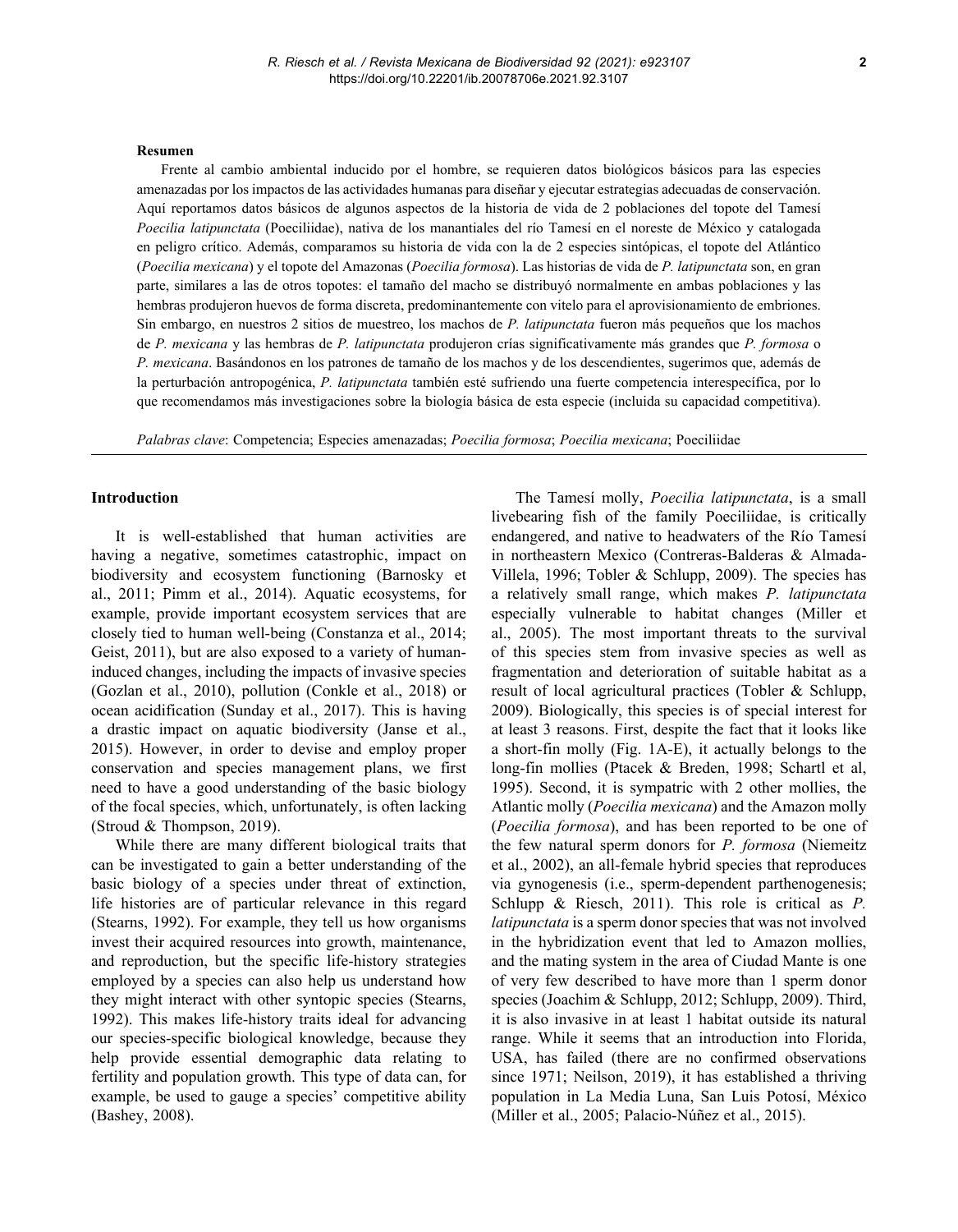

Figure 1. Male (A) and female (B) *Poecilia latipunctata*, male (C) and female (D) *Poecilia mexicana*, and female (E) *Poecilia formosa*. All fish laboratory-raised but originating from EL; pictures not to scale. Photos by Rodet Rodríguez Silva.

Nonetheless, very little is currently known about the basic biology of *P. latipunctata*, and how it might interact with syntopic *P. formosa* and *P. mexicana*. Here, we therefore report on basic life histories for 2 natural populations of *P. latipunctata*. Moreover, we compare aspects of male and female life histories of *P. latipunctata* to those of syntopic *P. mexicana* and *P. formosa*. With regards to the latter, we address 2 different questions: *1)* What are some of the life-history differences between the 3 species? *2)* Are these life-history differences similar or different between the 2 different population?

#### **Material and methods**

We collected fishes from 2 different localities in northern México, near Ciudad Mante in May 2010, and preserved all specimens in 10% formaldehyde under the guidelines granted in the collection permit from the Mexican government (SEMARNAT=SGPA/DGVS/02221/10). Due to the endangered species status of *P. latipunctata* we were only able to collect a small number of fishes. Furthermore, *P. latipunctata* has a small geographic range with low abundance and thus, the number of sites we could use for comparison was limited in our study (García-De León et al., 2018; Tobler & Schlupp, 2009). We therefore focused on 2 sites: one was located in the canalized headwaters of the Río Mante (Mante Canal or MC hereonafter: 22°42'54.79" N, 99°1'18.83" W; Río Guayalejo/Pánuco drainage). This is a wide channel that takes water a short distance from the spring to provide water for agriculture. The second was a small ditch in between sugarcane fields within the same river drainage north of Ciudad Mante called El Limón (EL: 22°48'44.57" N, 99°0'44.55" W; Río Guayalejo/Pánuco drainage). At MC, we collected *P. latipunctata* and *P. mexicana*, while at EL, we collected all 3 species: *P. latipunctata*, *P. mexicana*, and *P. formosa*. Using a Hydrolab© Multisonde, we also measured several physicochemical characteristics: water temperature, pH, turbidity, oxygen content, salinity, chlorophyll and specific conductance. Our qualitative measurements included: the presence of a current, agriculture, predators, the type of substrate, contact vegetation, if the water level was managed, and the level of abundance of water plants (Table 1). All preserved specimens were then transferred to the University of Oklahoma in Norman, Oklahoma (USA) for further analyses.

To quantify selected life-history traits, fishes were dissected following well-established protocols (Riesch et al., 2015, 2016). In short, we first measured fish standard length (SL), and then removed testes for males and ovaries with (if present) developing embryos for females. Fishes and dissected reproductive tissues were then dried for 24 hrs at 55 ºC, after which they were weighed to establish dry weights. Soluble fats were extracted with a petroleum ether bath, then we weighed all fish and tissues again to establish lean weights. Thus, we quantified the following traits: male and female SL (mm), male and female dry and lean weights  $(g)$ , male and female fat content  $(\%$ ; relative to dry weight), fecundity (number of fertilized and developing oocytes), offspring dry and lean weight (mg), and offspring fat content (%; relative to embryo dry weight). We further calculated the gonadosomatic index (GSI) for males [testis dry weight / (testis dry weight +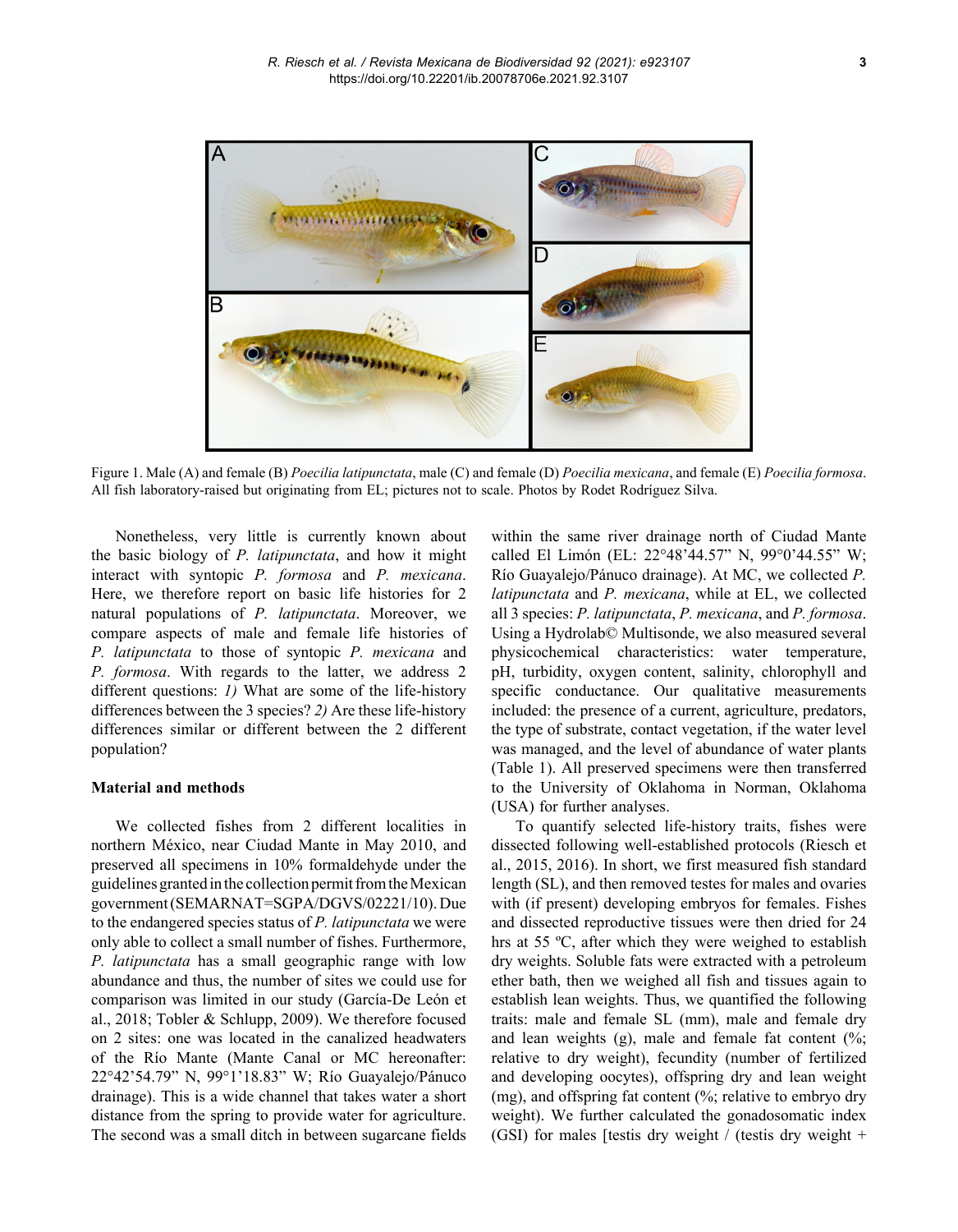Table 1

Descriptive statistics for single-point biotic and abiotic parameters collected at El Limón and Mante Canal at the same time as fish were caught for this study. The following variables were measured: quantitatively = water temperature  $(°C)$ , specific conductivity (SpC), pH, dissolved oxygen (DO), chlorophyll *a* (Chloro), and salinity; qualitatively = the presence of a current; the presence of agriculture, the types of fish predators, the substrate type, the type of contact vegetation, if the water level is managed, and the abundance level of water plants.

| Biotic/abiotic variable             | Field sites          |             |
|-------------------------------------|----------------------|-------------|
|                                     | El Limón             | Mante Canal |
| Water temperature (°C)              | 28.45                | 27.26       |
| $SpC$ (mS/cm)                       | 1.479                | 1.008       |
| pH                                  | 7.84                 | 7.48        |
| DO (% Saturation)                   | 35.65                | 59.55       |
| DO(mg/l)                            | 2.60                 | 4.77        |
| Chloro $\left(\frac{u g}{l}\right)$ | 1.28                 | 3.30        |
| Salinity (0/00)                     | 0.79                 | 0.53        |
| Current present                     | Yes                  | Yes         |
| Agriculture present                 | Yes                  | Yes         |
| Fish predators                      | Mexican tetra        | Cichlids    |
| Substrate type                      | Sand                 | Sand, silt  |
| Contact vegetation                  | Herbs, shrubs, trees | Herbs       |
| Water level managed                 | Yes                  | Yes         |
| Water plant abundance               | Low                  | High        |

somatic dry weight)] and reproductive allocation (RA) for females [total offspring dry weight / (total offspring dry weight  $+$  somatic dry weight)]. Finally, we evaluated the reproductive mode (i.e., if these poeciliids are capable of superfetation, which is the existence of more than a single brood at the same time; Pires et al., 2011).

For females, we further calculated the matrotrophy index [MI] to indirectly evaluate rates of post-fertilization maternal provisioning. The MI equals the estimated dry weight of the embryo at birth divided by the estimated dry weight of the oocyte at fertilization (Pollux et al., 2009). Thus, if the eggs were fully provisioned by yolk prior to fertilization (lecithotrophy), we would expect the embryos to lose 30-40% of their dry weight during development (MI  $\leq$  0.75). On the other hand, in the case of continuous maternal provisioning even after fertilization (matrotrophy), one would expect the embryos to lose less weight (MI between 0.75 and 1.00) or even to gain weight during development (MI  $\geq$  1.00; Pollux et al., 2009). Due to a low sample size, we did not calculate MI for *P. mexicana* females from MC nor for *P. formosa* from EL.

In preparation for additional subsequent analyses, we then log-transformed (SL and all lean weights), squareroot transformed (fecundity) and arcsine-transformed (all fat contents, GSI and RA) all variables, and subsequently z-transformed them to meet model assumptions and to remove scaling effects.

For statistical analyses, we conducted 2 sex-specific univariate general linear models (ANOVA) on SL. For the male model, the factors were population (EL or MC) and species (*P. latipunctata* or *P. mexicana*). Since we did not have any life-history data for *P. mexicana* from MC, we did not include the species-by-population interaction effect. For the female model, we included the factors population (EL or MC), species (*P. latipunctata*, *P. mexicana,* and *P. formosa*), and the species-by-population interaction.

In a second step, we then ran 2 sex-specific multivariate general linear models (MANCOVA) on the remaining life histories. For the male model, we included the traits lean weight, fat content and GSI as dependent variables, species and population were again the factors, and SL now served as a covariate. We further included the interactions between SL and the 2 factors in the initial model but removed any nonsignificant interactions with  $p > 0.1$  from the final model. For the female model, we included the traits lean weight, fat content, fecundity, offspring lean weight, offspring fat content, and RA as dependent variables, species and population were the factors, with SL and offspring stage of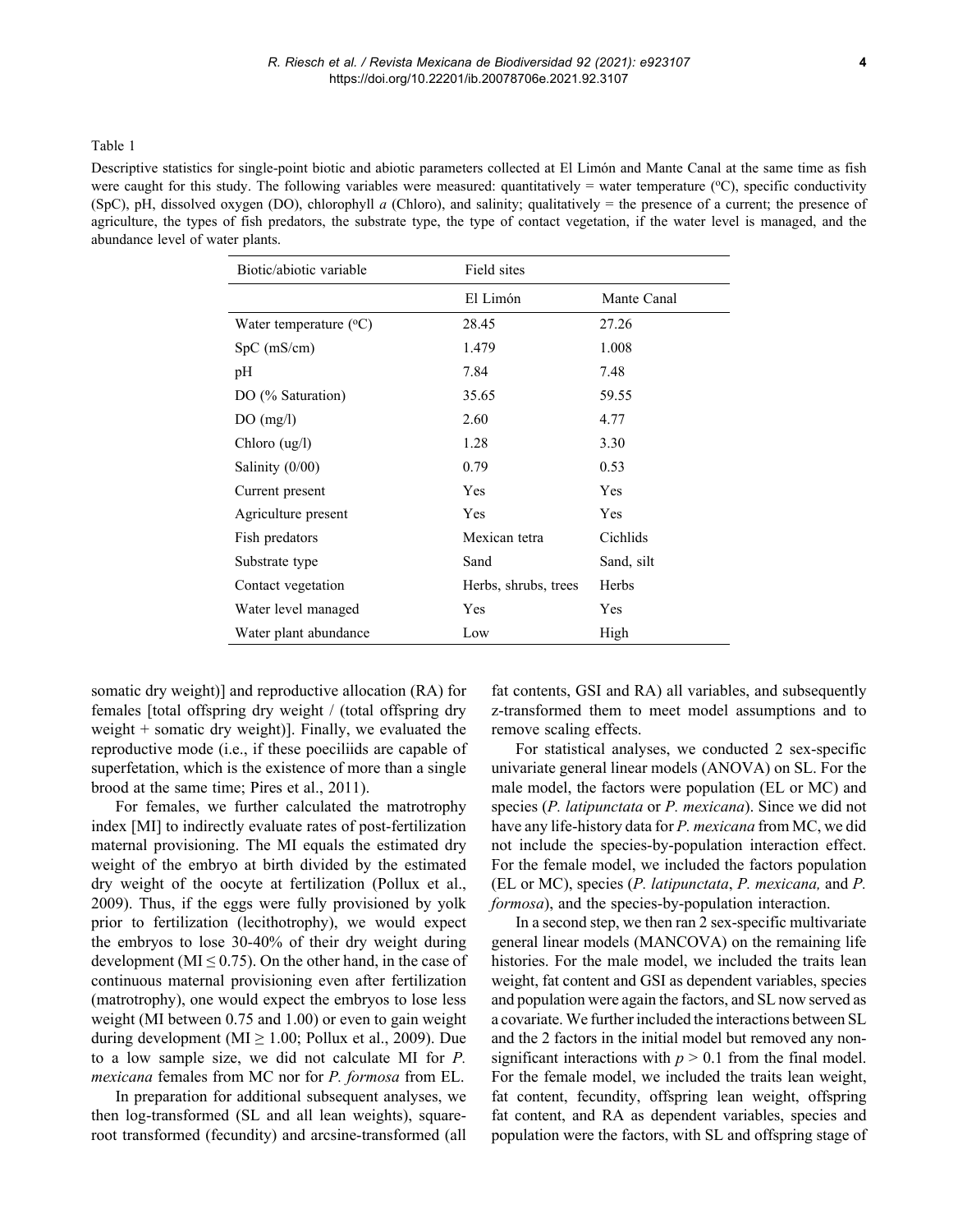development now served as covariates. We further included all possible two-way interactions between the factors and covariates in the initial model, but again removed any nonsignificant interactions ( $p > 0.1$ ) from the final model.

All tests were conducted in IBM® SPSS® Version 21 (IBM Corp. 2012). Assumptions of normality of residuals and homocedasticity were met for all models.

## **Results**

Descriptive statistics for life histories of males and females can be found in table 2. *Poecilia latipunctata* and *P. mexicana* were characterized by a pronounced sexual size dimorphism, with males being smaller than females.

*Males*. Male size distribution in *P. latipunctata* from EL and MC and in *P. mexicana* from EL did not deviate from normal distributions (Shapiro-Wilk test, *P. latipunctata*, EL:  $W_{15} = 0.951$ ,  $p = 0.536$ ; MC:  $W_{14} = 0.892$ ,  $p = 0.087$ ; *P. mexicana*, EL:  $W_{10} = 0.968$ ,  $p = 0.876$ ; Fig. 2A-C).). Our ANOVA on male SL uncovered a significant species effect, because *P. mexicana* males were larger than *P. latipunctata* males (Tables 2, 3). Our multivariate analysis of male lean weight, fat content and GSI revealed a significant effect of the covariate SL, but the species —and population— factors were also significant (Table 3). Posthoc ANCOVA revealed that SL had a significant effect on lean weight ( $F_{1,35}$  = 1663.629, *p* < 0.001) and GSI ( $F_{1,35}$  = 16.441,  $p < 0.001$ ), which both increased with increasing SL. Significant species —and populations— factors were only uncovered for fat content  $(F_{1,35} = 13.191, p = 0.001)$ and  $F_{1,35} = 20.028$ ,  $p < 0.001$ , respectively). At EL, *P*. *mexicana* had more body fat than *P. latipunctata*, and *P. latipunctata* from MC had more body fat than conspecifics from EL (Table 2). GSI further exhibited a non-significant trend between species  $(F_{1,35} = 4.061, p = 0.052)$ , with *P*. *latipunctata* showing a trend for a lower investment into reproduction (estimated marginal means of GSI corrected for SL = 33.33 mm, *P. latipunctata*, EL: 0.83%; MC: 0.91%; *P. mexicana*, EL: 1.10%).

*Females.* The ANOVA on female SL only found a significant effect of the interaction species-by-population, because *P. latipunctata* females were smaller than *P. mexicana* females in EL, but this pattern was reversed in MC (Table 4). In the MANCOVA on the remaining female life-history traits, we uncovered significant effects of the covariate SL as well as the factors species and population, while embryonic stage of development was not significant (Table 4). Post-hoc ANCOVA revealed that SL had a significant effect on female lean weight, fecundity, and embryo lean weight (all 3 traits increased with increasing

Table 2

Descriptive statistics (mean ± SD) for life-history traits of male and female *P. formosa, P. latipunctata*, and *P. mexicana* from El Limón (EL), and Mante Canal (MC) in northeastern Mexico. GSI: gonadosomatic index; RA: reproductive allocation.

| Species         | Population | Sex      | N      | $SL$ [mm]           | Lean<br>weight<br>[g] | Fat<br>content<br>$[\%]$ | Fecundity            | Embryo<br>lean<br>weight<br>[mg] | Embryo<br>fat<br>content<br>$[\%]$ | GSI/RA<br>[%]       |
|-----------------|------------|----------|--------|---------------------|-----------------------|--------------------------|----------------------|----------------------------------|------------------------------------|---------------------|
| P. formosa      | EL         | $\Omega$ | 5      | $46.40 \pm$<br>8.65 | $0.500 \pm$<br>0.255  | $2.26 \pm$<br>2.03       | $22.20 \pm$<br>14.31 | $3.20 \pm$<br>0.42               | $17.47 \pm$<br>2.61                | $14.37 \pm$<br>4.63 |
| P. latipunctata | EL         | 8        | 15     | $33.80 \pm$<br>5.56 | $0.187 \pm$<br>0.094  | $0.90 \pm$<br>1.34       | L,                   |                                  |                                    | $0.85 \pm 0.27$     |
|                 |            | $\Omega$ | 11     | $38.09 \pm$<br>3.42 | $0.280 =$<br>0.087    | $1.37 \pm$<br>1.43       | $9.18 \pm$<br>2.27   | $5.00 \pm$<br>1.04               | $17.24 \pm$<br>2.00                | $16.51 \pm$<br>2.80 |
|                 | MC         | ♂        | 14     | $30.29 \pm$<br>5.93 | $0.145 \pm$<br>0.112  | $5.30 \pm$<br>3.23       | $\overline{a}$       |                                  |                                    | $1.10 \pm 0.49$     |
|                 |            | $\Omega$ | 9      | $45.33 \pm$<br>2.45 | $0.445 \pm$<br>0.088  | $6.90 \pm$<br>6.26       | $21.89 \pm$<br>10.99 | $4.81 \pm$<br>0.93               | $17.42 \pm$<br>2.58                | $19.64 \pm$<br>6.76 |
| P. mexicana     | EL         | ♂        | 10     | $39.30 \pm$<br>5.62 | $0.299 \pm$<br>0.132  | $5.37 \pm$<br>4.62       | $\blacksquare$       |                                  |                                    | $0.92 \pm 0.25$     |
|                 |            | $\Omega$ | 15     | $45.07 \pm$<br>6.88 | $0.444 \pm$<br>0.213  | $3.23 \pm$<br>3.58       | $23.93 \pm$<br>15.73 | $3.10 \pm$<br>0.56               | $16.16 \pm$<br>5.87                | $15.18 \pm$<br>5.29 |
|                 | MC         | $\Omega$ | $\tau$ | $43.43 \pm$<br>8.26 | $0.401 \pm$<br>0.244  | $9.07 \pm$<br>3.99       | $30.71 \pm$<br>20.89 | $2.89 \pm$<br>0.94               | $20.99 \pm$<br>6.42                | $19.20 \pm$<br>5.60 |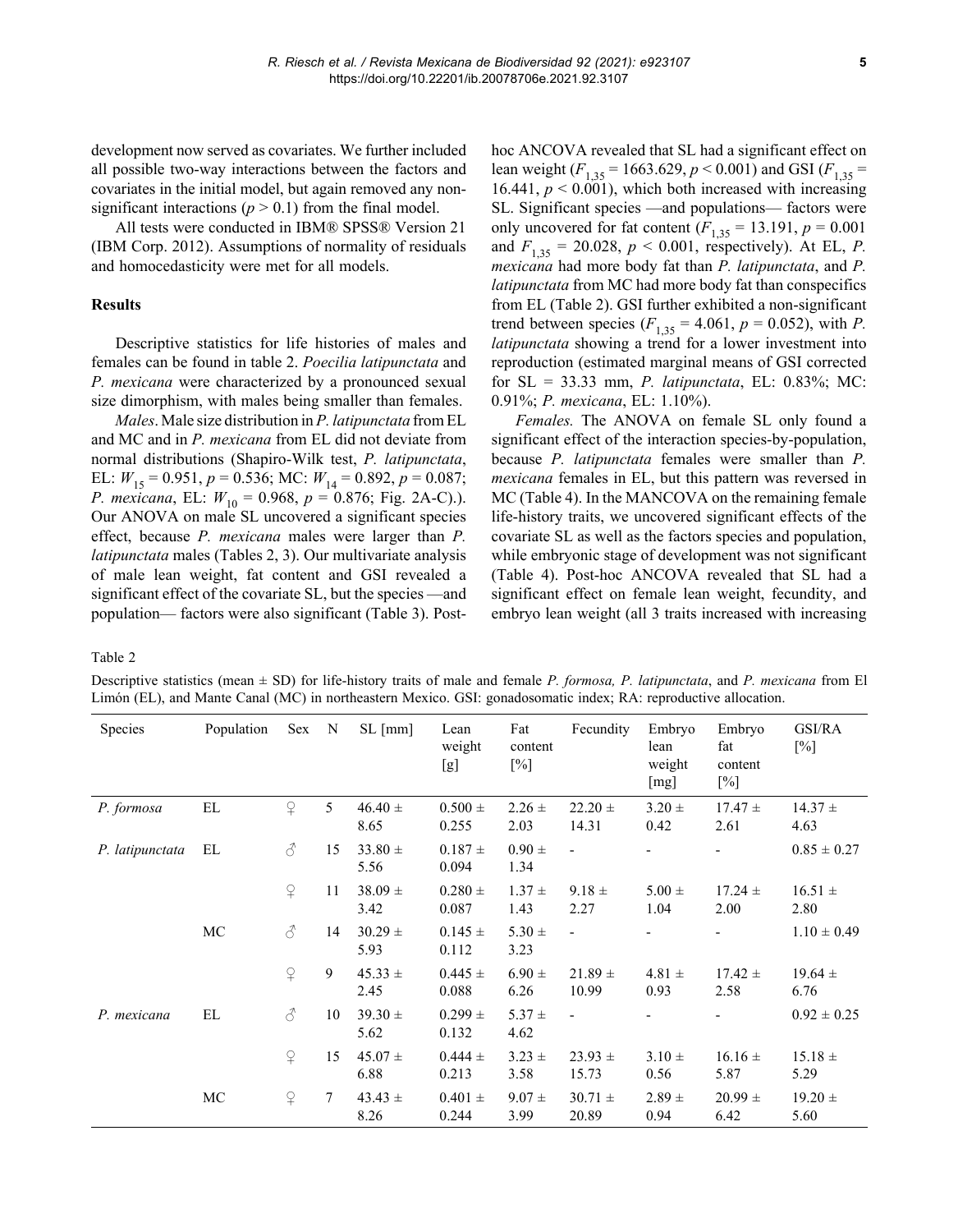## Table 3

Results of univariate analysis of variance (ANOVA) and multivariate analyses of covariance (MANCOVA) examining life-history differences between males of *Poecilia latipunctata* (from 2 populations: EL and MC) and *P. mexicana* (EL only). *F*-ratios in the MANCOVAs were approximated using Wilks' values, partial variance was estimated using Wilks' partial *η*<sup>2</sup>, interaction terms in brackets were removed  $(p > 0.1)$  from the final model.

| Effect                            | F       | df    | $\boldsymbol{p}$ | Partial<br>variance |  |  |  |
|-----------------------------------|---------|-------|------------------|---------------------|--|--|--|
| (a) SL (ANOVA)                    |         |       |                  |                     |  |  |  |
| Species                           | 5.015   | 1, 36 | 0.031            |                     |  |  |  |
| Population                        | 3.273   | 1, 36 | 0.079            |                     |  |  |  |
| (b) Male life histories (MANCOVA) |         |       |                  |                     |  |  |  |
| SL.                               | 555.316 | 3.33  | ${}_{0.001}$     | 0.981               |  |  |  |
| Species                           | 4.872   | 3, 33 | 0.006            | 0.307               |  |  |  |
| Population                        | 6.466   | 3, 33 | 0.001            | 0.370               |  |  |  |
| $(SL \times species)$             | 0.327   | 3, 31 | 0.806            |                     |  |  |  |
| $(SL \times population)$          | 1.700   | 3, 32 | 0.187            |                     |  |  |  |

#### Table 4

Results of univariate analysis of variance (ANOVA) and multivariate analyses of covariance (MANCOVA) examining life-history differences between pregnant females of *Poecilia latipunctata* (from 2 populations: EL and MC), *P. formosa* (EL only) and *P. mexicana* (EL and MC). *F*-ratios in the MANCOVAs were approximated using Wilks' values, partial variance was estimated using Wilks' partial  $\eta^2$ , and interaction terms in brackets were removed ( $P > 0.1$ ) from the final model.

| Effect                              | F       | df     | $\boldsymbol{p}$ | Partial<br>variance |  |  |  |
|-------------------------------------|---------|--------|------------------|---------------------|--|--|--|
| (a) SL (ANOVA)                      |         |        |                  |                     |  |  |  |
| Species                             | 1.909   | 2, 42  | 0.161            | 0.083               |  |  |  |
| Population                          | 2.371   | 1, 42  | 0.131            | 0.053               |  |  |  |
| Species $\times$ population         | 6.242   | 1, 42  | 0.016            | 0.129               |  |  |  |
| (b) Female life histories (MANCOVA) |         |        |                  |                     |  |  |  |
| SL                                  | 170.052 | 6, 36  | ${}< 0.001$      | 0.966               |  |  |  |
| Stage of development                | 1.288   | 6, 36  | 0.287            | 0.177               |  |  |  |
| Species                             | 4.982   | 12, 72 | ${}< 0.001$      | 0.454               |  |  |  |
| Population                          | 4.051   | 6, 36  | 0.003            | 0.403               |  |  |  |
| $SL \times$ species)                | 1.473   | 12, 68 | 0.156            |                     |  |  |  |
| (Stage $\times$ species)            | 1.632   | 12, 64 | 0.106            |                     |  |  |  |
| $(SL \times population)$            | 1.783   | 6, 31  | 0.135            |                     |  |  |  |
| (Species $\times$ population)       | 1.539   | 6, 30  | 0.200            |                     |  |  |  |
| (Stage $\times$ population)         | 0.524   | 6, 29  | 0.785            |                     |  |  |  |

SL). Species differed significantly only in embryo lean weight ( $F_{2,41}$  = 32.350,  $p < 0.001$ ) with *P. latipunctata* producing the largest offspring (EMMs of embryo lean weight at SL = 42.91 mm, *P. formosa*: 3.11 mg, *P. latipunctata*: 4.86 mg, *P. mexicana*: 2.88 mg), while lean weight and fecundity only exhibited non-significant trends  $(F_{2,41} = 2.896, p = 0.067 \text{ and } F_{2,41} = 3.054, p = 0.058,$ respectively). Populations differed significantly only in fat content  $(F_{1,41} = 13.621, p = 0.001)$ , but there were also non-significant trends for fecundity  $(F_{1,41} = 3.781, p$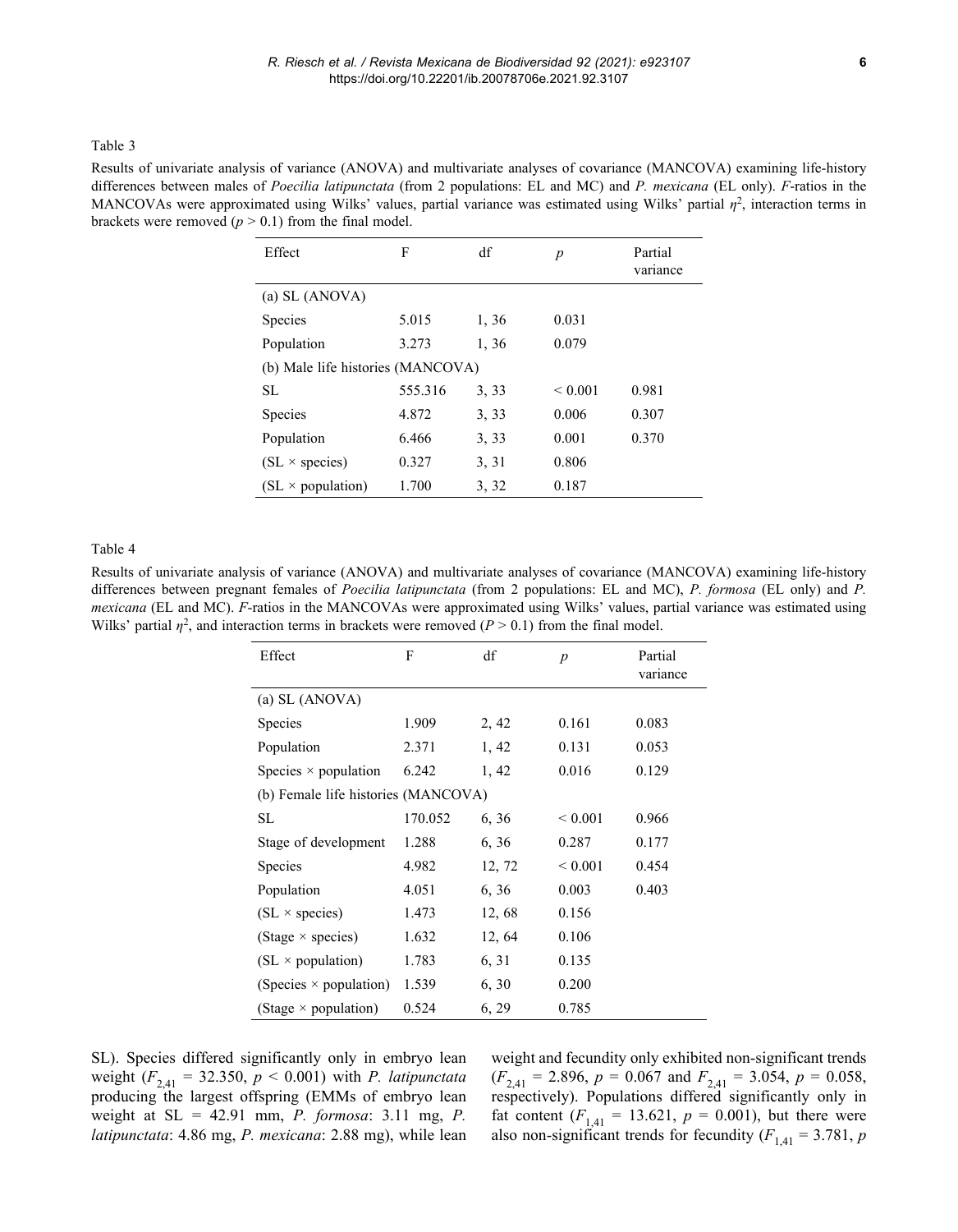

Male standard length (mm) for: (A) *Poecilia latipunctata* from EL; (B) *P. latipunctata* from MC, and (C) *P. mexicana* from EL. (D-F) Scatterplots of mean embryo dry weight vs. stage of development (according to Riesch et al. 2011) for (D) *P. mexicana* from EL; (E) *P. latipunctata* from EL, and (F) *P. latipunctata* from MC.

 $= 0.059$ , embryo fat ( $F_{1,41} = 3.188$ ,  $p = 0.082$ ), and RA  $(F_{1,41} = 3.071, p = 0.087;$  Table 2).

Embryo dry weight either remained more or less constant or decreased strongly with developmental stage, which is congruent with a predominantly lecithotrophic provisioning strategy (MI, *P. latipunctata*, EL = 0.73;  $MC = 1.01$ ; *P. mexicana*,  $EL = 0.90$ ; Fig. 2D-F). This confirmed the pattern we found for embryo lean weight (see above), because based on this, *P. latipunctata* produced larger neonates than *P. mexicana* (estimated dry weight at birth, *P. latipunctata*, EL = 4.00 mg, MC = 5.82 mg; *P. mexicana*, EL = 3.33 mg). We did not find any evidence for superfetation in *P. latipunctata*, *P. mexicana*, and *P. formosa*, as all developing embryos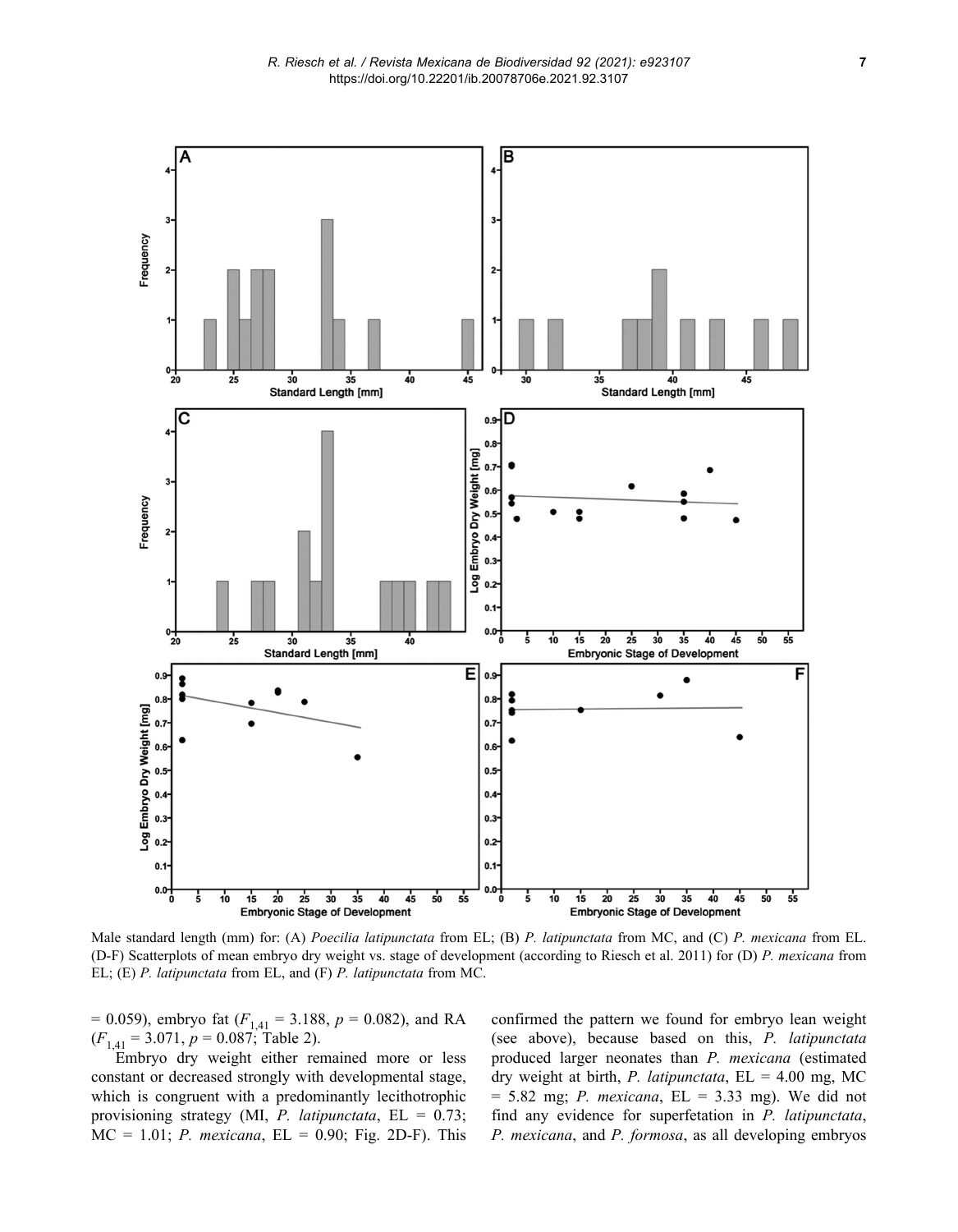per female were always of approximately the same developmental stage.

#### **Discussion**

As is typical for most poeciliids, *P. latipunctata* was characterized by strong sexual size dimorphism, with males being smaller than females (Pires et al., 2011). Moreover, size distributions for *P. latipunctata* did not deviate significantly from a normal distribution. At present it is too early to conclusively determine whether male size in *P. latipunctata* is genetically determined or not. However, bimodal size distributions in this family are usually strong evidence for size at maturity being genetically determined (Kallman, 1989), so this would suggest that size at maturity in *P. latipunctata* is not genetically determined. On the other hand, while males of some poeciliids exhibit a bimodal size distribution, the interpopulation variation in male size distributions is common, and environmental effects are known to sometimes supersede genetic determination (Kallman, 1989; Kolluru & Reznick, 1996; Reznick et al., 2007).

Overall, adult male and female life histories, as well as most offspring life histories were quite similar to those of other long-fin (e.g., *P. latipinna*: Martin et al., 2009; Riesch et al., 2012) and short-fin (e.g., *P. mexicana*: Riesch et al., 2010, 2011; this study) mollies (including the lack of superfetation; Pires et al., 2011). However, *P. latipunctata* was notably different from most other nonsuperfetating poeciliids from regular (i.e., non-extreme) aquatic habitats, in that they produced very large offspring. This is not fitting the general pattern within poeciliids well, whereby smaller species usually produce smaller offspring and larger species larger offspring (Pires et al., 2011). In fact, the offspring sizes we uncovered here for both populations, are much more similar to those found in non-superfetating poeciliids inhabiting toxic sulfide springs or dark caves (Riesch et al., 2010, 2011, 2016).

With respect to maternal provisioning, *P. latipunctata* was characterized by a largely lecithotrophic provisioning strategy (i.e., resources needed for embryo development are almost exclusively stored in the yolk prior to fertilization; Marsh-Matthews, 2011; Pires et al., 2011). However, similar to some previous studies in other poeciliids (Trexler, 1985; reviewed by Pires et al., 2011), we found inter-population variation in the extent of maternal provisioning as quantified via the MI (we have to point out, though, that sample sizes for estimating MI were quite low and late-stage embryos were largely missing). Overall, this is also congruent with the fact that some of the other male and female life histories differed to varying degree between these 2 populations. This suggests potential differences in resource availability between EL and MC but could also result from genetic differences or other selective forces that differ between these 2 populations (Johnson & Bagley, 2011). Based on the abiotic parameters we measured at the time of sampling (Table 1), some of these differences could, for example, be based on the observed differences between habitats in conductivity, oxygen content, and chlorophyll a (a proxy for productivity) content. However, we do not know if these single point measurements represent more permanent differences between habitats. Moreover, both habitats are exposed to different levels of human disturbance, which could also have a measurable impact here. EL is a small drainage ditch in the midst of surrounding agriculture, mainly sugarcane fields, while MC is a fairly large irrigation channel in the midst of agricultural fields. We have observed EL to change over time due to removal of silt from the ditch, which temporarily turned the ditch into a relatively fast flowing habitat (which is not ideal habitat for poeciliids; Meffe & Snelson, 1989), but siltation and regrowth of plants returned the ditch quickly to a state that seemed more suitable for mollies.

Our sampling scheme allowed us to directly compare aspects of life histories between 3 different species (with respect to females) of poeciliid fishes that are all syntopic in the same 2 habitats in northeastern Mexico. For males, we could unfortunately only compare *P. mexicana* with *P. latipunctata* from EL due to sampling constraints (nonetheless, it is important to note that all 3 species did occur in both habitats). Here, male *P. mexicana* were significantly larger and also had significantly more body fat, suggesting that *P. mexicana* males might, at least at EL, have a competitive advantage over *P. latipunctata* males.

For females, we were able to compare all 3 species for EL, and *P. mexicana* and *P. latipunctata* at MC. At EL, *P. formosa* and *P. mexicana* were of roughly similar size, and also had very similar fecundities, RA, and produced offspring of roughly similar size. Given that *P. formosa* is a hybrid species originating from hybridization between *P. mexicana* and *P. latipinna*, this similarity is not necessarily surprising (Schlupp & Riesch, 2011). However, it is interesting to note that *P. latipunctata* females at EL were considerably smaller, and produced significantly larger but fewer offspring, resulting in a somewhat similar investment into reproduction (RA). We largely found the same similarities and differences when comparing *P. mexicana* and *P. latipunctata* females at MC, but in this population, *P. latipunctata* females were actually larger than *P. mexicana* females. The significantly larger offspring of *P. latipunctata* compared to the syntopic *P. mexicana* and *P. formosa*, suggest strong selection on offspring's competitive ability, as larger offspring have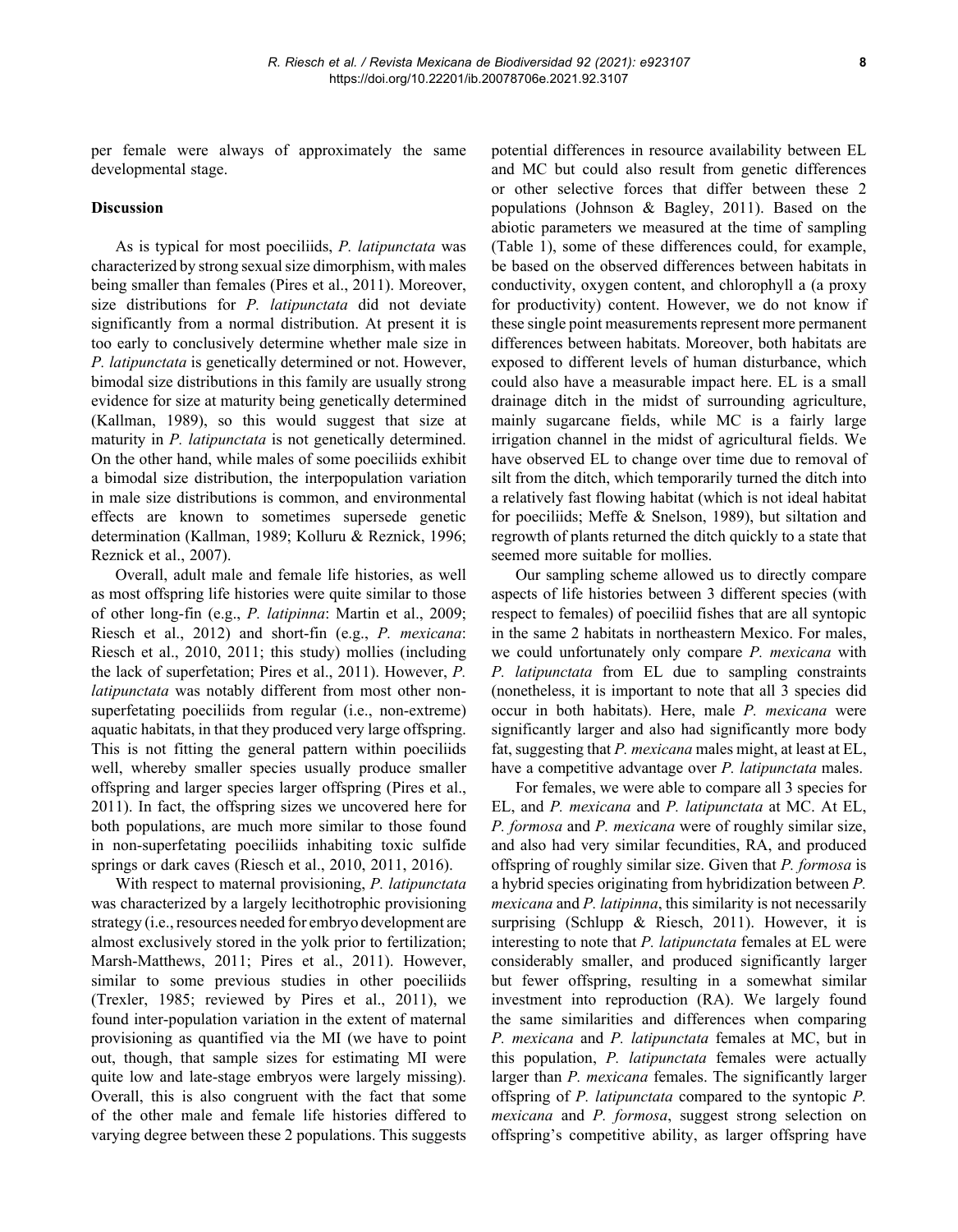been demonstrated to have better competitive abilities in poeciliid fishes (Bashey, 2008). Future experiments should investigate directly the relative competitive ability of the offspring of these 3 different species in these habitats.

The present study represents the first characterization of important life-history traits of the critically endangered *P. latipunctata*. While it already provides us with relevant insights into their life histories and reveals some similarities and differences relative to life histories of other mollies, more research into their basic biology is needed. One interesting aspect of *P. latipunctata* life histories was the large offspring size. If, as we speculate above, there is indeed strong competition between the 3 species (given their relatively similar niches, this is not necessarily surprising), this could be an additional factor on top of anthropogenic disturbance that might help explain why the species seems to be doing poorly in its native range. Additional studies from the area where *P. latipunctata* is invasive (La Media Luna), would be important in this context. We therefore call on more research into this species; without this it will be extremely difficult to plan and implement meaningful conservation efforts to save this charismatic little fish from extinction within its native range.

# **Acknowledgements**

FJGdL thanks CIBNOR for its support for this study. We also wish to thank the Mexican Federal Government for issuing permits for field collections. All fish were collected under standard protocols approved by IUCUC Protocol R07-004 administered by the University of Oklahoma. Financial support came from the University of Oklahoma.

#### **References**

- Barnosky, A. D., Matzke, N., Tomiya, S., Wogan, G. O. U., Swartz, B., Quental, T. B. et al. (2011). Has the Earth's sixth mass extinction already arrived? *Nature*, *471*, 51–57. https:// doi.org/10.1038/nature09678
- Bashey, F. (2008). Competition as a selective mechanism for larger offspring size in guppies. *Oikos*, *117*, 104–113. https:// doi.org/10.1111/j.2007.0030-1299.16094.x
- Conkle, J. L., Báez-Del Valle, C. D., & Turner, J. W. (2018). Are we underestimating microplastic contamination in aquatic environments? *Environmental Management*, *61*, 1–8. https:// doi.org/10.1016/j.envpol.2020.114721
- Costanza, R., de Groot, R., Sutton, P., van der Ploeg, S., Anderson, S. J., Kubiszewski, I. et al. (2014). Changes in the global value of ecosystem services. *Global Environmental Change*, *26*, 152–158. https://doi.org/10.1016/j.gloenvcha.2014.04.002
- Contreras-Balderas, S., & Almada-Villela, P. (1996). *Poecilia latipunctata*. The IUCN Red List of Threatened Species

1996:e.T17832A7522399. https://dx.doi.org/10.2305/IUCN. UK.2019-2.RLTS.T17832A1531379.en

- García-De León, F. J., Hernández-Sandoval, A. I., Contreras-Catala, F., Sánchez-Velasco, L., & Ruiz-Campos, G. (2018). Distribution of fishes in the Río Guayalejo-Río Tamesí system and relationships with environmental factors in northeastern Mexico. *Environmental Biology of Fishes*, *101*, 167–180. https://doi.org/10.1007/s10641-017-0689-8
- Geist, J. (2011). Integrative freshwater ecology and biodiversity conservation. *Ecological Indicators*, *11*, 1507–1516. https:// doi.org/10.1016/j.ecolind.2011.04.002
- Gozlan, R. E., Britton, J. R., Cowx, I., & Copp, G. H. (2010). Current knowledge on non-native freshwater fish introductions. *Journal of Fish Biology*, *76*, 751–786. https:// doi.org/10.1111/j.1095-8649.2010.02566.x
- Janse, J. H., Kuiper, J. J., Weijters, M. J., Westerbeek, E. P., Jeuken, M. H. J. L., Bakkenes, M. et al. (2015). GLOBIO-Aquatic, a global model of human impact on the biodiversity of inland aquatic ecosystems. *Environmental Science & Policy*, *48*, 99–114. https://doi.org/10.1016/j.envsci.2014.12.007
- Joachim, B. L., & Schlupp, I. (2012). Mating preferences of Amazon mollies (*Poecilia formosa*) in multi-host populations. *Behaviour*, *149*, 233–249. https://doi. org/10.1163/156853912X636302
- Johnson, J. B., & Bagley, J. C. (2011). Ecological drivers of lifehistory divergence. In J. P. Evans, A. Pilastro, & I. Schlupp (Eds.), *Ecology and evolution of poeciliid fishes* (pp. 38–49). Chicago: University of Chicago Press.
- Kallman, K. D. (1989). Genetic control of size at maturity in *Xiphophorus*. In G. K. Meffe, & F. F. Snelson, Jr. (Eds.), *Ecology & evolution of livebearing fishes* (pp. 163–184). Englewood Cliffs: Prentice Hall.
- Kolluru, G. R., & Reznick, D. N. (1996). Genetic and social control of male maturation in *Phallichthys quadripunctatus* (Pisces: Poeciliidae). *Journal of Evolutionary Biology*, *9*, 695–715. https://doi.org/10.1046/j.1420-9101.1996.9060695.x
- Marsh-Matthews, E. (2011). Matrotrophy. In J. P. Evans, A. Pilastro, & I. Schlupp (Eds.), *Ecology and evolution of poeciliid fishes* (pp. 18–27). Chicago: University of Chicago Press.
- Martin, S. B., Hitch, A. T., Purcell, K. M., Klerks, P. L., & Leberg, P. L. (2009). Life history variation along a salinity gradient in coastal marshes. *Aquatic Biology*, *8*, 15–28. https://doi.org/10.3354/ab00203
- Meffe, G. K., & Snelson, Jr., F. F. (1989). An ecological overview of poeciliid fishes. In G. K. Meffe, & F. F. Snelson, Jr. (Eds.), *Ecology and evolution of livebearing fishes (Poeciliidae)* (pp. 13–31). Englewood Cliffs, New Jersey: Prentice Hall.
- Miller, R. R., Minckley, W. L., & Norris, S. M. (2005). *Freshwater fishes of Mexico*. Chicago: University of Chicago Press.
- Neilson, M. E. (2019). *Poecilia latipunctata* Meek, 1904: U.S. Geological Survey, Nonindigenous Aquatic Species Database, Gainesville, Florida. Retrieved on 7<sup>th</sup> June, 2019 from: https:// nas.er.usgs.gov/queries/FactSheet.aspx?SpeciesID=860
- Niemeitz, A., Kreutzfeldt, R., Schartl, M., Parzefall, J., & Schlupp, I. (2002). Male mating behaviour of a molly,